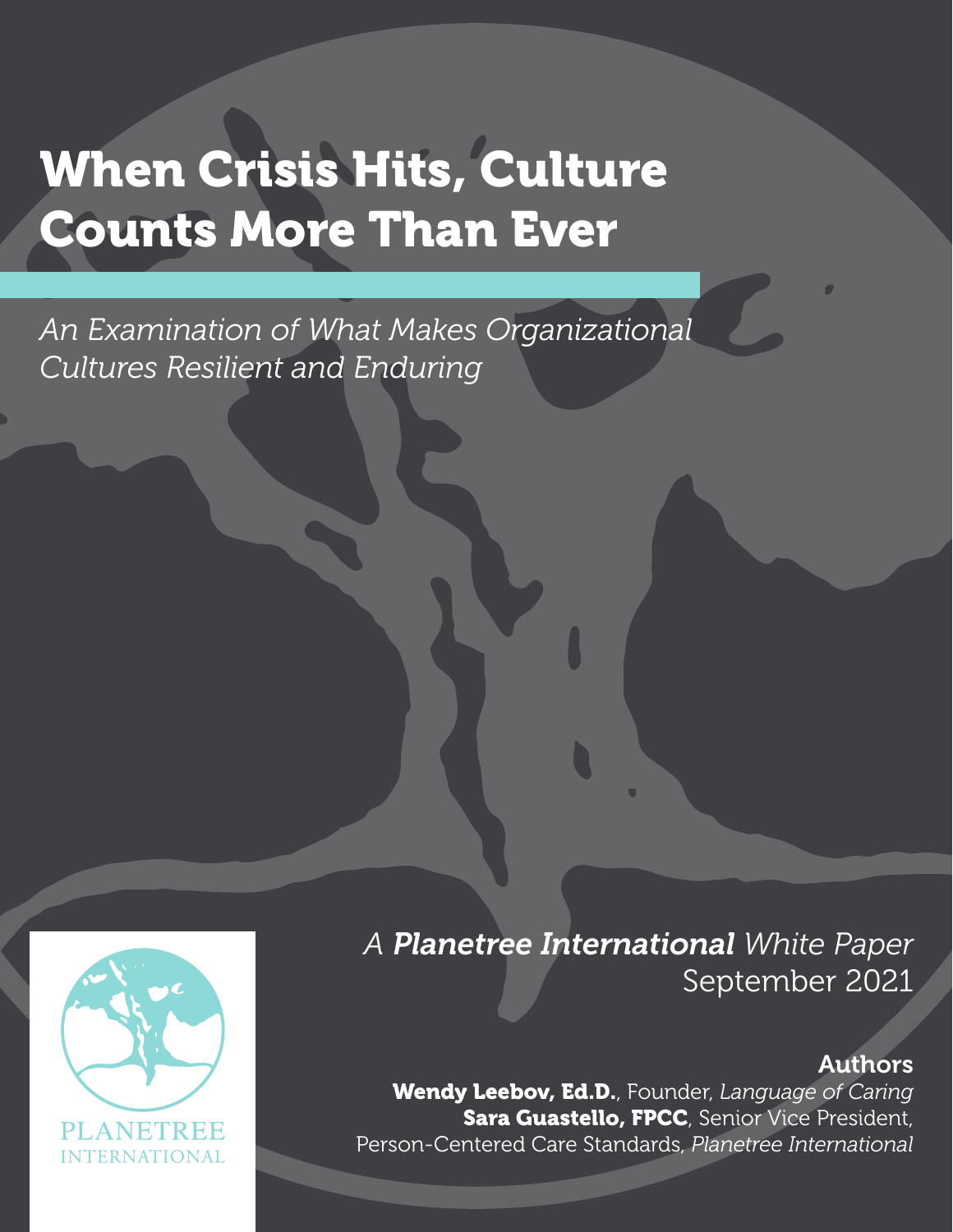

#### Suggested citation:

Leebov, W. and Guastello, S. (2021). When Crisis Hits, Culture Counts More Than Ever: An Examination of What Makes Organizational Cultures Resilient and Enduring. Derby, Connecticut: Planetree International.

#### Acknowledgments

The authors would like to thank all the healthcare leaders who participated in the interviews that informed this paper. Thank you also to Jill Golde and Karin Jay for their invaluable support in the development of this paper.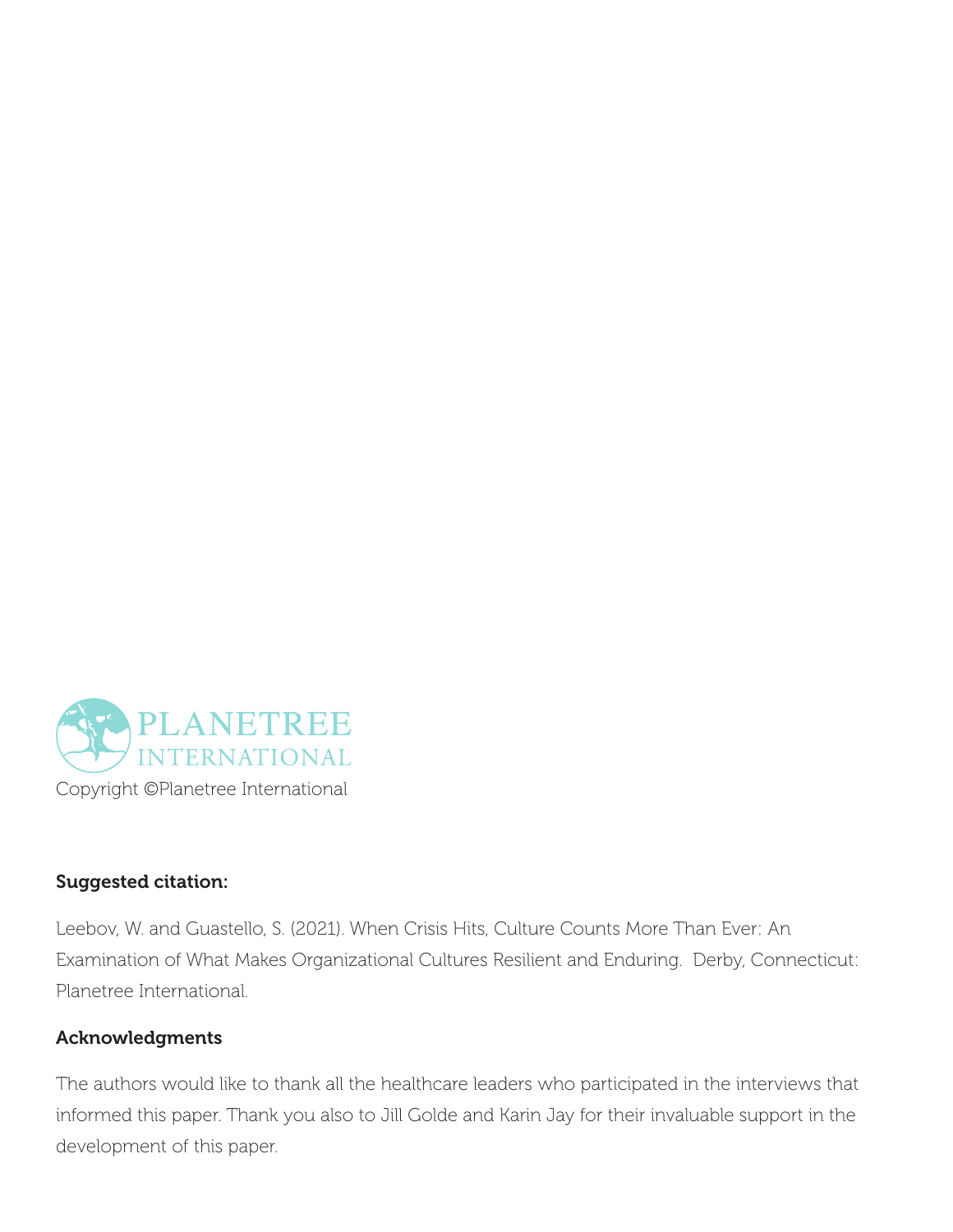### Executive Summary



Economic crises, civil unrest, extremism and violence, inequalities and racism, natural disasters, humanitarian catastrophes, and pandemics are just a few of the realities in our increasingly complex world.

These experiences and circumstances continue to challenge -- and may even re-define - business-as-usual in healthcare organizations. To thrive in the service of our caregiving missions, healthcare organizations need to be responsive and resilient, ready and able to respond to emerging needs. This ability to be flexible while remaining anchored to a shared purpose is what fosters the kind of balance, stability, and forward momentum key to a successful future. This paper presents the findings of a series of interviews with healthcare leaders who have implemented culture initiatives. It examines the impact of those initiatives on their COVID-19 response efforts. Their experiences suggest that strategies to cultivate person-centered, caring cultures inspired extraordinary commitment, collaboration, and compassionate care that endured throughout the pandemic.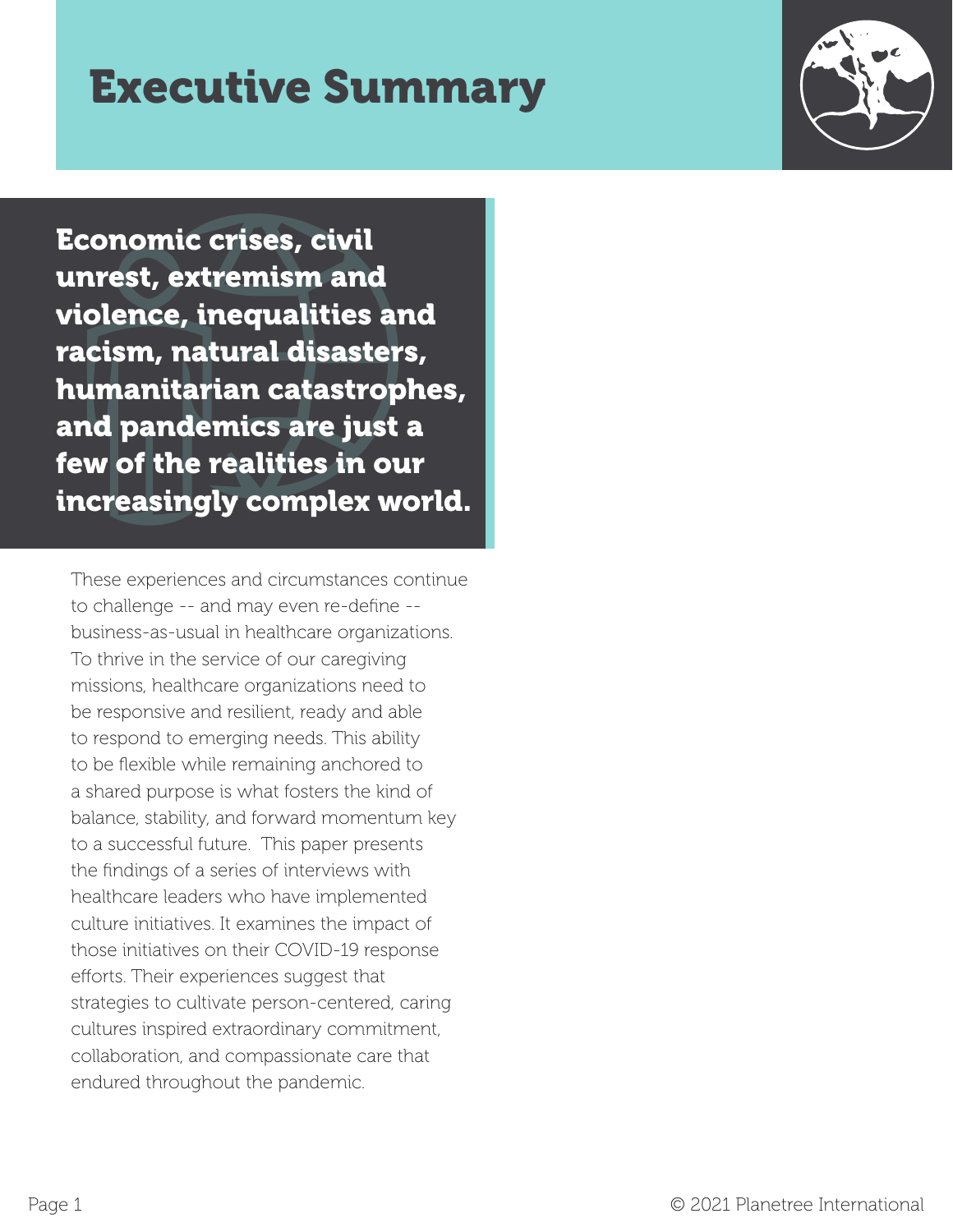

## Overview and Purpose

The purpose of this white paper is to illuminate how transformation initiatives can help healthcare organizations navigate unanticipated challenges successfully by:



Aligning their teams around a shared purpose



Demonstrating integrity to their mission and values, and



Finding ways to engage everyone on the team to address the evolving needs of patients, families, staff and communities.

We will explore this by examining how transformation initiatives, specifically in partnership with Planetree International and Language of Caring, have helped healthcare organizations to more effectively respond to the COVID-19 pandemic.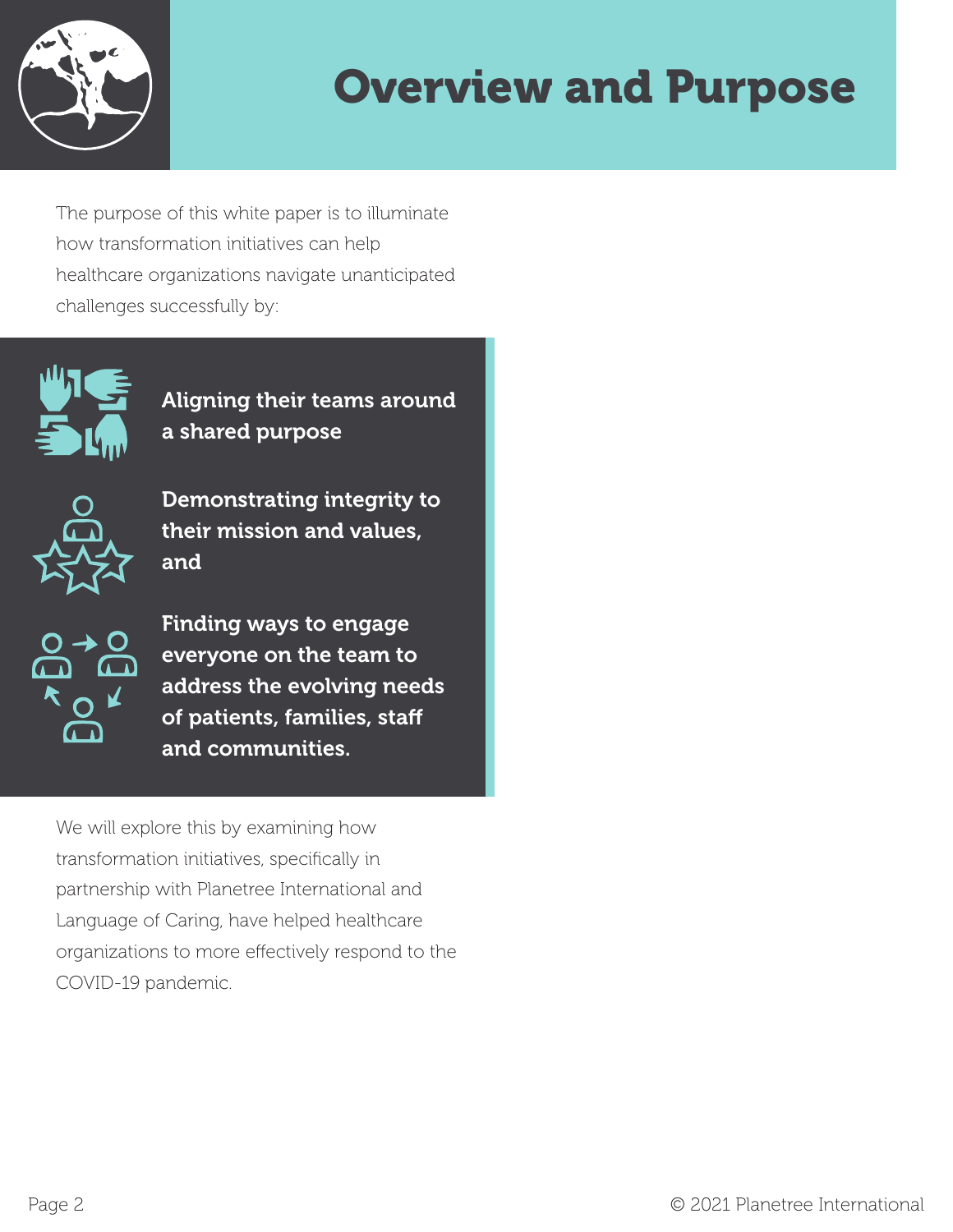The COVID Response: The Impact of Planetree and Language of Caring Initiatives



The COVID pandemic took healthcare by surprise and has been a powerful reminder that we live in a complex and unpredictable world.

The realities of immense stress and possible exposure put physicians, nurses, emergency responders, food service workers, interpreters, and many others working with patients at risk of contracting COVID-19 and spreading it to others. Leaders placed extraordinary demands on staff and absorbed the weight of wrenching decision-making. Everyone who works in the field has been challenged to juggle their work, their own health, and their own families. The unpaid workforce that has long been integral to our healthcare system, including family caregivers, volunteers, and patient and family advisors, was sidelined when access to care facilities was restricted in efforts to stop the spread of the virus. In short, the pandemic has tested healthcare organizations' commitment to their patients and staff and the power of their culture to support compassionate care, dynamic teamwork, patient and family engagement, and resilience.

More than 1000 healthcare organizations around the world have adopted the Planetree person-centered care culture change methodology and/or Language of Caring communication skill-building programs to achieve and sustain a caring, person-

centered culture. Members of the Planetree International and Language of Caring team have stayed in close touch not only to offer support, but also to learn how teams' experiences with these initiatives have influenced their response to the COVID-19 pandemic. These organizations have shared their experiences, their struggles and successes since the start of the pandemic.

Before 2020, research and evaluation efforts for both Language of Caring and Planetree International initiatives focused on outcomes, including patient experience survey scores, culture assessments, physician and employee engagement and morale. The onset of the COVID-19 pandemic raised new questions about the impact of these initiatives on the organization's creativity, teamwork, and resilience, as well as their ability to remain person-centered while managing through a crisis.

Between September 2020 and January 2021, we examined these questions by conducting Zoom interviews with 12 teams in organizations implementing these culture initiatives to learn about their perspectives and experiences. The teams represented healthcare organizations from 5 countries, with representation from acute care hospitals, longterm care, and outpatient care settings.

Respondents were asked to reflect on how their commitment to creating a caring culture through person-centered care and caring communication served them during the COVID crisis.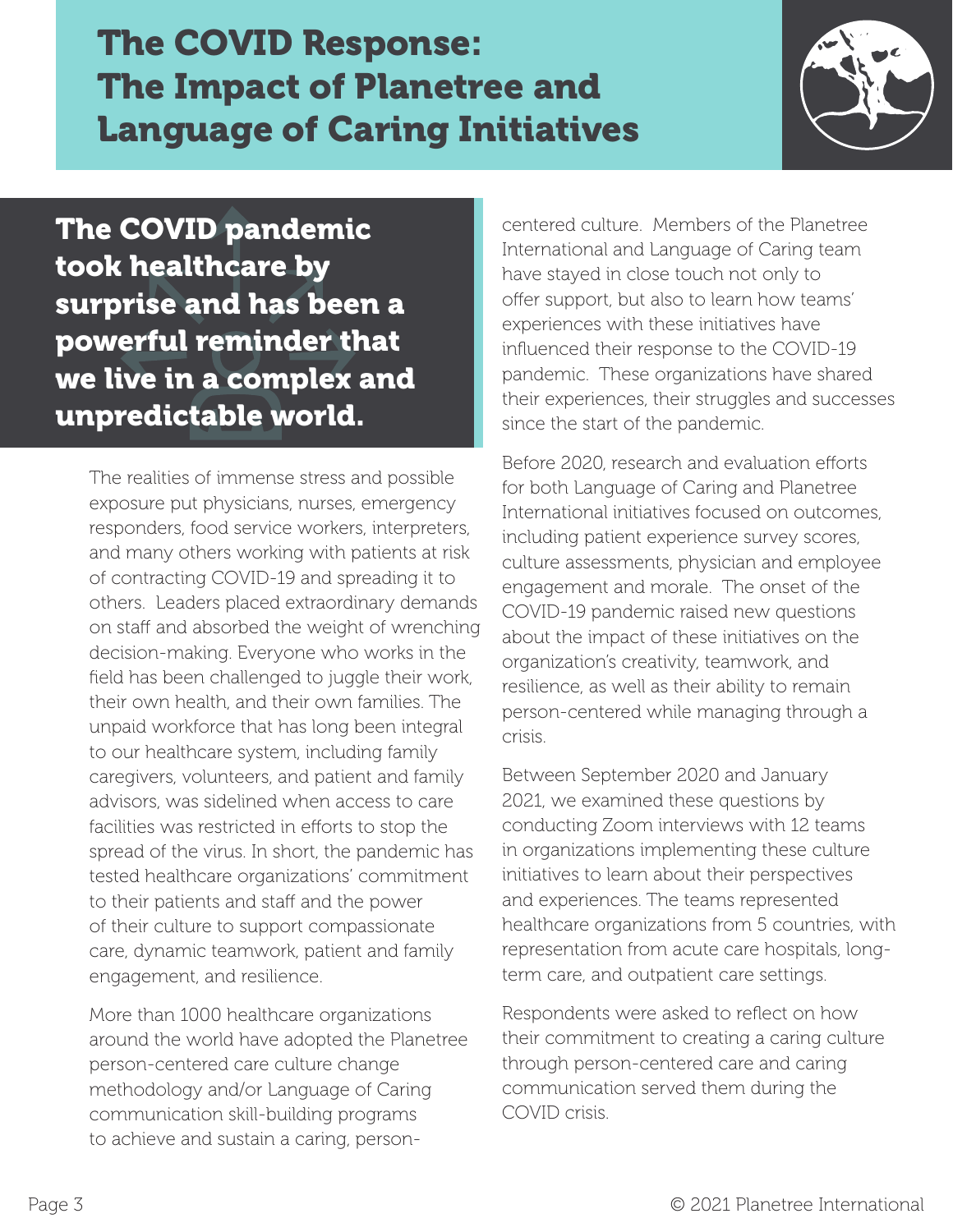

### Findings: The Impact of Culture Initiatives During COVID-19

Four members of the Planetree International/ Language of Caring team read all the meeting transcripts and each person identified both emerging themes and direct quotes related to each theme. The research team then convened to synthesize the dominant themes and select quotes to support each.

#### Six themes emerged as central:

- 1. Our transformation work proved more important than ever.
- 2. A pre-existing culture of caring and person-centered care positioned our teams to deal with COVID--a shocking, sudden surprise.
- 3. Even in challenging times, no matter how difficult, we have to honor the essential role of family as members of the care team.
- 4. Caring for staff was a quality imperative. Together, we could only do a great job with COVID by going all out to care for our staff.
- 5. We acted on our commitment to caring communication not as a "nice-to-have," but as essential to connecting with patients and providing compassionate, quality care.
- 6. Leadership support has been essential providing a foundation of trust.

More about Each Theme, with Supporting Quotes



1. "Our transformation work proved more important than ever."

When the pandemic first hit, some leaders believed they had to set aside their culture initiatives because staff members were consumed by COVID challenges. However, very quickly, people came to see personcentered care and caring communication as more important than ever -- the very foundation and drivers for responding effectively. And they actively applied all that they had learned to ensure their care remained extraordinary even under exceptional circumstances.

• "The Language of Caring foundation gave us the ability to not only adapt, but to thrive in the most challenging situation we've ever faced. It was applicable five years ago, when our hospital was just functioning in a normal healthcare environment, but never more important than today. I don't know what we would have done without that foundation." *Patti Bradley, Sr. Director Patient Experience, North Kansas City Hospital (United States)*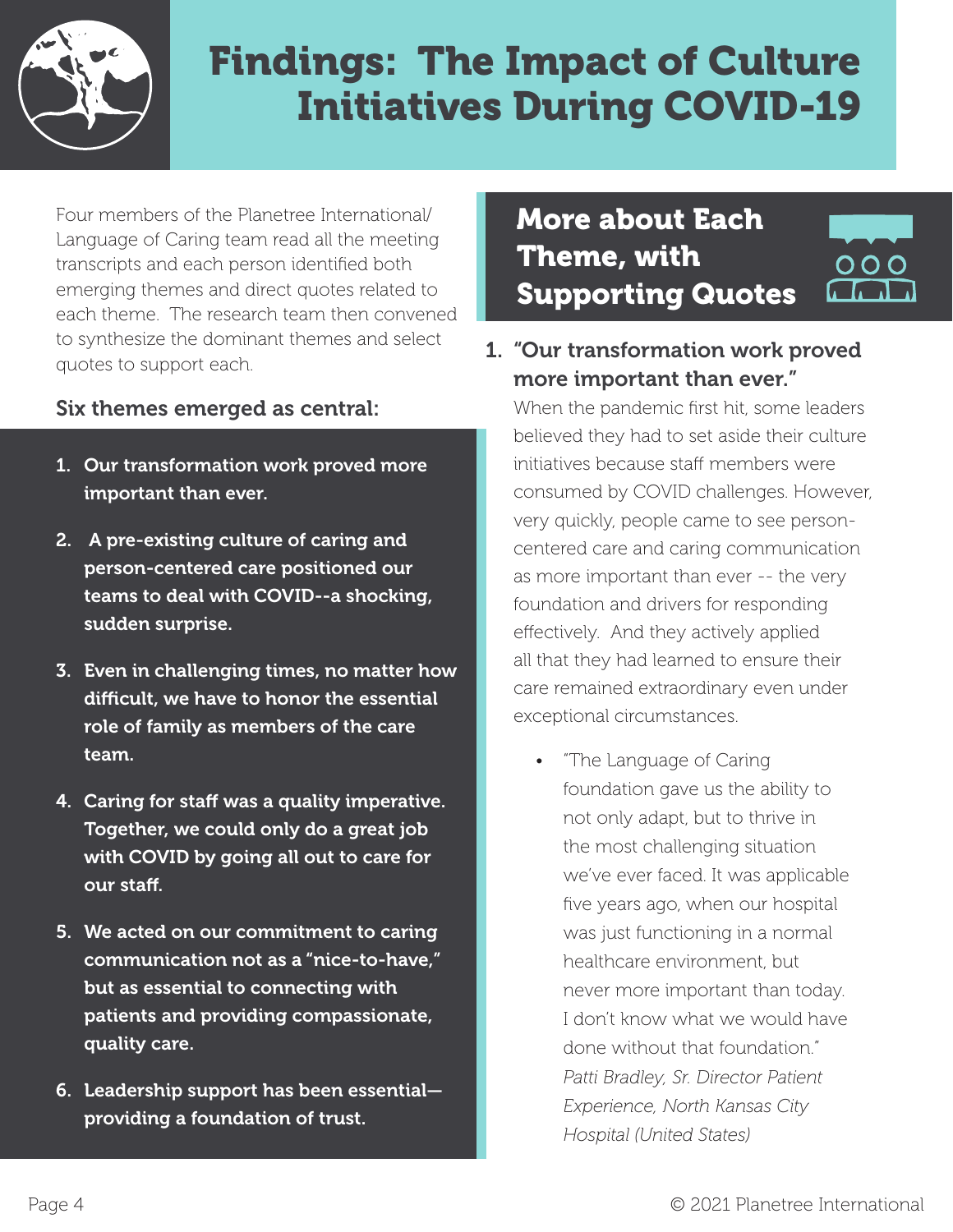• "Our organization´s cultural strength of person-centered care has been one of the elements that has supported us in coping with this situation. The teamwork, solidarity, empathy, and compassion that we have strengthened in these years have been elements on which we have developed our resilience." *Dr. Henry Gallardo, CEO, Fundación Santa Fe de Bogota (Colombia)*

#### 2. A pre-existing culture of caring and person-centered care positioned our team to deal with COVID — a shocking, sudden surprise.

In the wake of COVID, leaders in the Planetree International/Language of Caring community shared that person-centered care and caring communication have been powerful drivers of experience redesign, innovation, and communication. These laid the groundwork for a QUICK response to the unanticipated crisis. Such successes have given staff confidence about their readiness to face critical events in the future.

• "The Planetree framework and the culture change that resulted put us in a great position to deal with the COVID crisis. We already had people-centered practices in place, and we applied them in our relationships with our patients and families and within our team. We're very grateful, and quite frankly, lucky to have worked so hard that we were ready."

*Dr. Roland Matthews, Medical Director, Georgia Cancer Center for Excellence at Grady Health System (United States)*

- "The fact is, focusing on caring communication with purpose has created a tremendous amount of energy in our organization. When people are so fatigued, we remember that people are human beings first. And they're working for you and with you second. That's how we're getting through. The Language of Caring keeps us focused on our purpose and the essential elements of human compassion and human connectedness. It has made SUCH a difference!" *Dr. Thomas Smyth, President and CEO, University of Maryland St. Joseph Medical Center (United States)*
- The staff at Hamad Medical Corporation have "… all this energy, why? The people working in healthcare are special because they have something inside them, they want to help the patient! They are very, very passionate about doing something for the patient, for the family, for society. Caregivers feel that they are patient guardians. Anyone working in healthcare is special." *Mr. Nasser Al Naimi, Deputy Chief of Quality, Center for Patient Experience and Staff Engagement*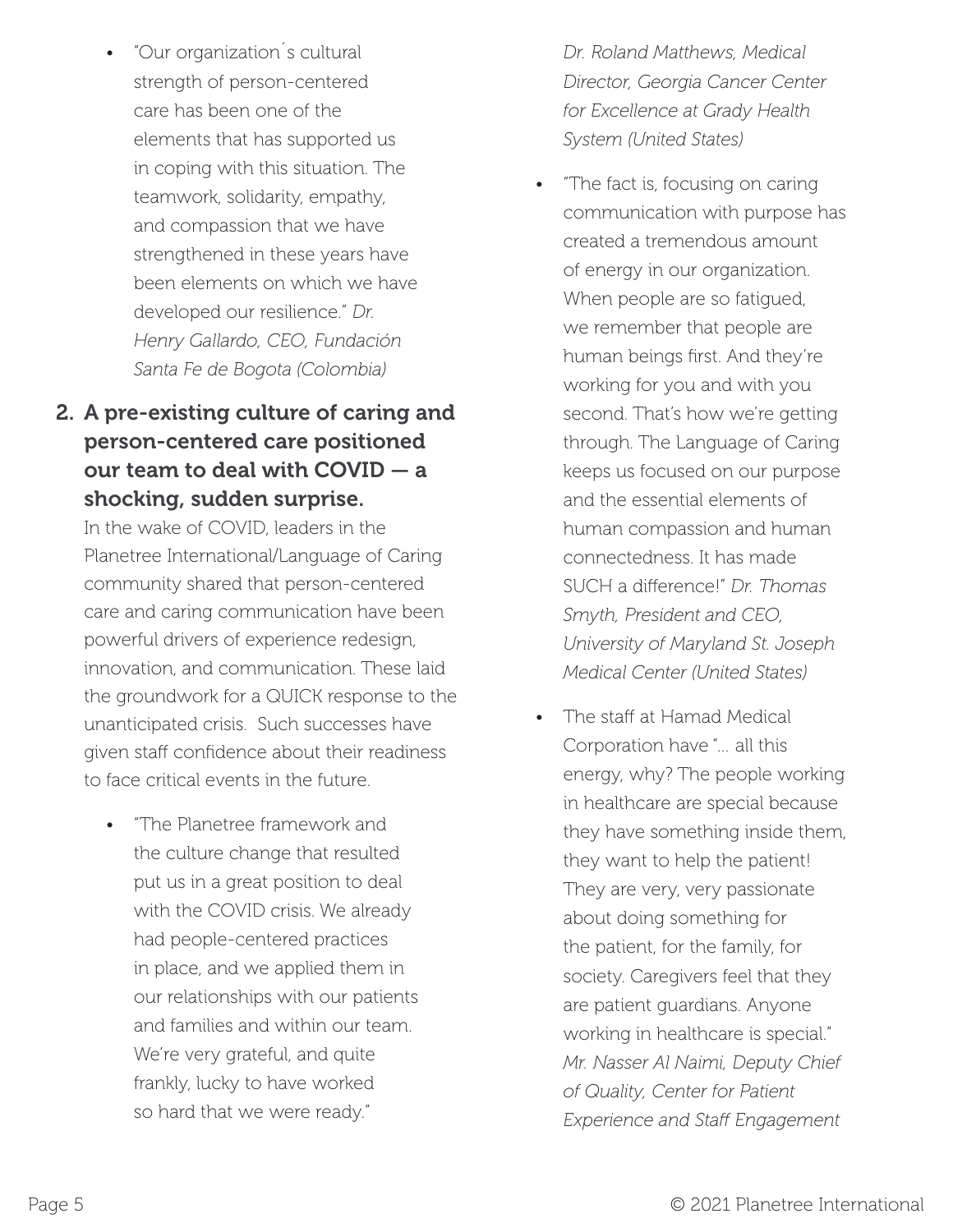*and Director, Hamad Healthcare Quality Institute, Hamad Medical Corporation (Qatar)*

3. Even in challenging times, no matter how difficult, we had to honor the essential role of family as members of the care team, and we worked together to do this.

Even organizations with strong and longstanding foundations of supporting family presence and involvement found they were challenged to uphold those commitments during the pandemic. Rules that limited family presence were implemented for the sake of patient, family, and staff safety. This presented a wrenching challenge that commanded considerable attention and creativity to achieve a delicate balance between safety, risk, and compassion.

• "The pandemic has hurt everyone's ability to make inperson, human connections, and such relationships are so important in health care. We have worked hard to convey the message that we want your safety first and we also know that you want to be with your loved ones. We've managed safety while also doing everything possible to support patients and families and helping them connect with each other." *Malek Almoosa, Chief Executive Officer and Sara Almoosa, Marketing Director, Almoosa Specialist Hospital (Saudi Arabia)*

- "As soon as we could do it safely, we started to allow care partners back in for our patients. We've had support from our leaders and people across the organization who agreed, 'Let's try to do this until it's not safe to do it anymore, as opposed to the other way around.' This happened because of the culture here, because of our emphasis on patient-centered care." *Pam Dunley, President and CEO and Megan Sulich, Manager Patient Experience, Elmhurst Hospital (United States)*
- "At first, we focused on regulations and trying to keep people safe. With our commitment to personcentered care top of mind, we then focused on making personal contact with families, so they knew their loved ones were okay. We also built a coordinated visit program in which we trained two family members per resident to safely come as essential care partners. Our Recreation Team also prompted sharing of pictures so families could see what's going on in their residents' world." *Shelley Shillington, Director of Operations and Planetree Coordinator, Loch Lomond Villa (Canada)*
- 4. Caring for staff was a quality imperative. Together, we could only do a great job with COVID by going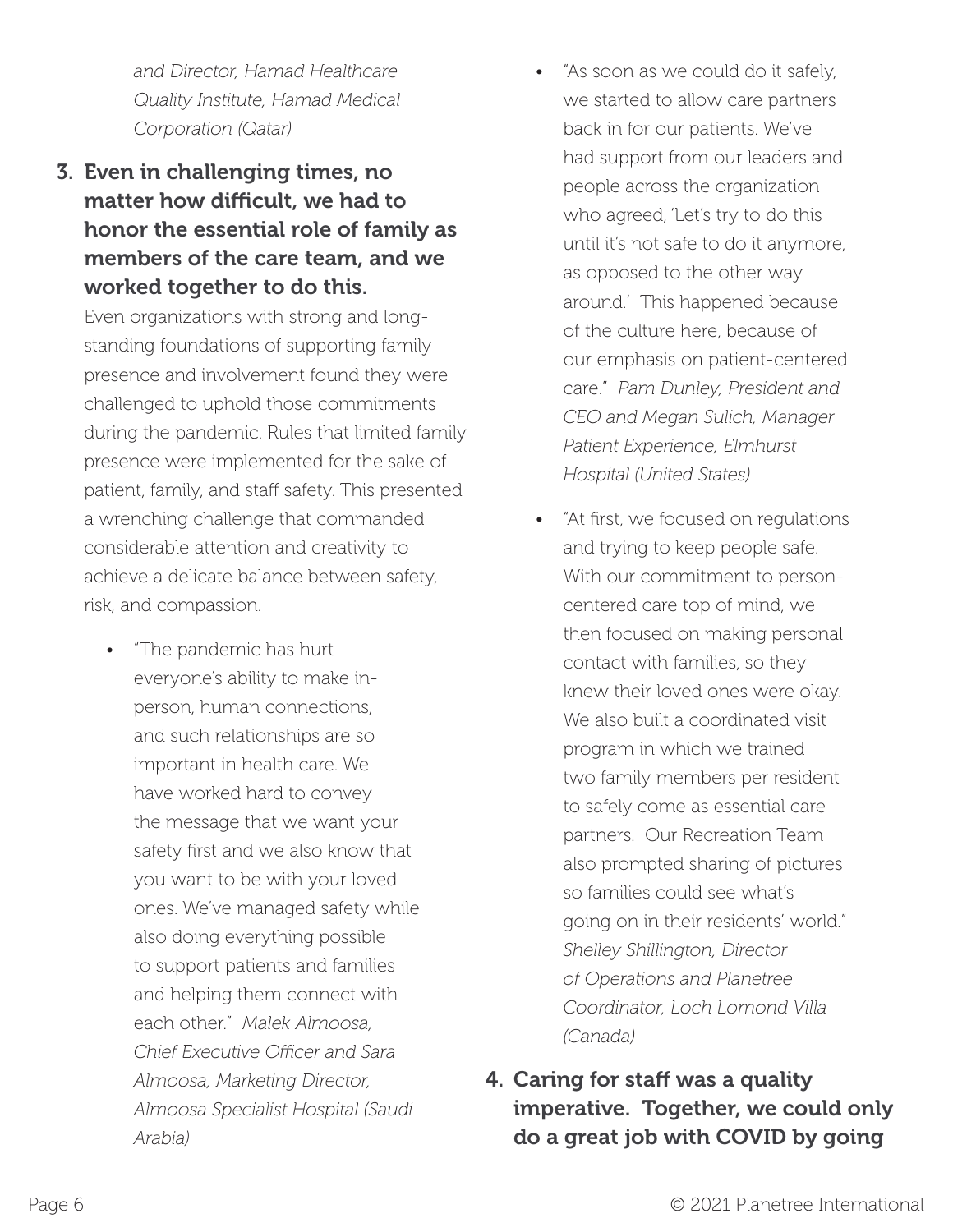#### all out to care for our staff.

Flight attendants tell us, in the event of a crisis, put your oxygen mask on first before you attend to your kids. They know that ultimately, your child's well-being depends on your own. Repeatedly, our conversations have reinforced the pivotal importance of attending to staff needs to foster employee health, morale, teamwork, and effective care.

- "Because it's a caring culture, we're pretty good at caring for the caregiver. People really are doing a good job of touching base with each other, and connecting with one another, and doing whatever they can to keep connections going." *Dr. Dael Waxman, Medical Director, Patient-Centered Programming, Atrium Health Mercy Hospital (United States)*
- "Our Planetree person-centered approach pushed us to consider our staff as people first and engage them in working out the best ways we could all take care of ourselves while we worked together to keep people safe and give them the best care possible." *Amanda Moody, Director, Planetree Institute at Sun River Health (United States)*
- "We've attended to our staff going around to all the houses and doing huddles, so staff feel connected to the big picture, feel appreciated, and remain person-

centered and caring. We've helped both staff and residents feel a sense of well-being despite their fears. And we've made sure to LISTEN to needs and ideas so we could keep improving." *Shelley Shillington, Director of Operations and Planetree Coordinator, Loch Lomond Villa (Canada)*

5. We acted on our commitment to caring communication not as a "nice-to-have," but as essential to connecting with patients and providing compassionate, quality care.

The events of this past year have underscored that a strong focus on foundational caring communication skills, especially during stressful times, is essential to positive and healing interactions with patients, their families and between care team members.

• "Another casualty of COVID has been that our best communication tools were removed from us, because of the protective equipment. Our patients feel estranged from us, seeing us only through a mask, a visor, gown, and gloves. We only have body language and our voices to let this patient know how much we care about them. So, we took all our Language of Caring skills–the skills from all 10 modules, and we applied them to PPE. We rethought how we could acknowledge feelings,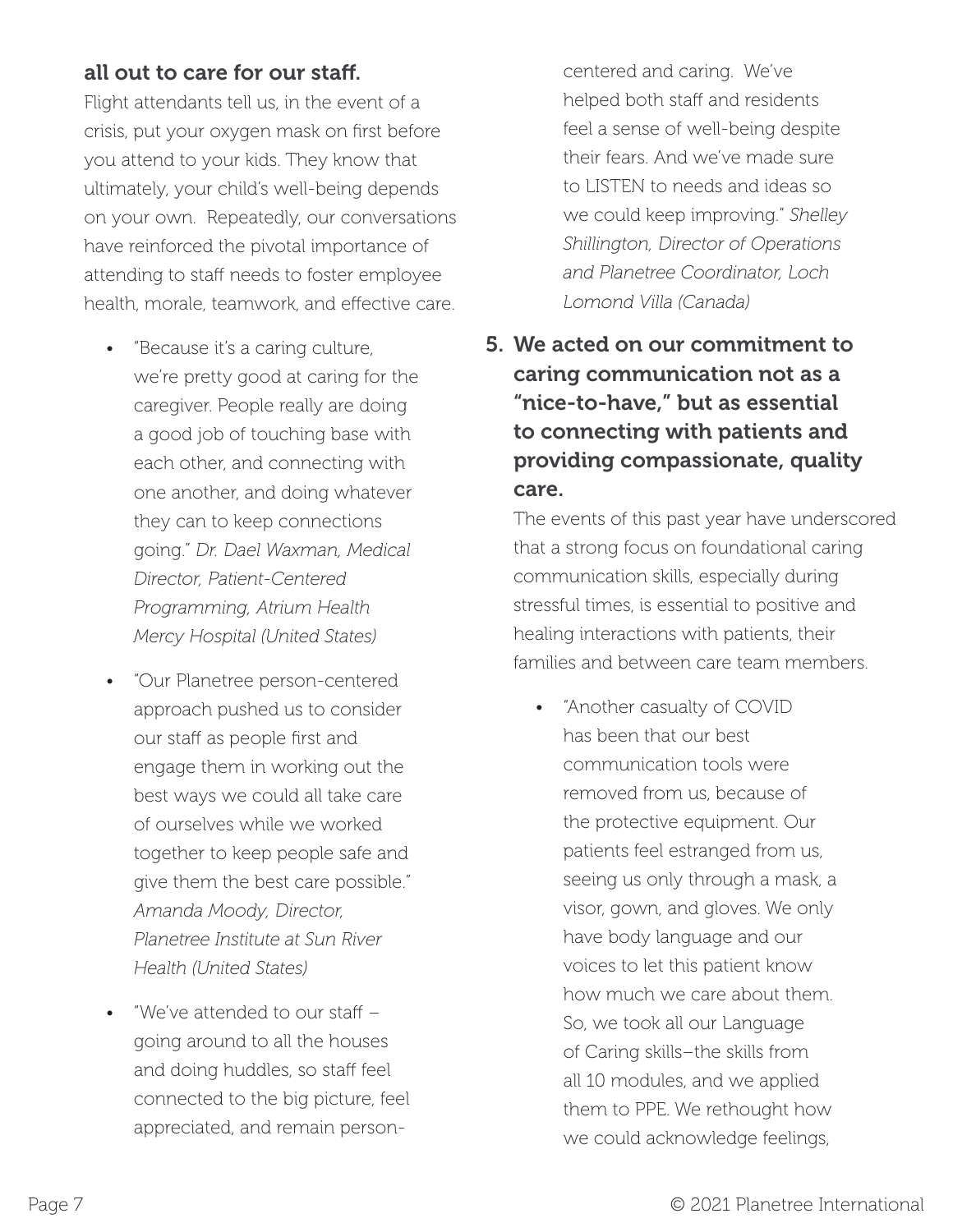do blameless apologies, and communicate our empathy…We really had to step up and make communication happen, because we know that's the foundation of trust and reassurance, and is what our families and patients really needed the most." *Patti Bradley, Sr. Director Patient Experience, North Kansas City Hospital (United States)*

• "We have the mission of loving service and compassionate care. But during a crisis, it's so easy to default just to "head" communication. Because of Language of Caring, we now fall back on the Heart-Head-Heart method to make sure our caring comes across in a compassionate, heartfelt way." *Brenda Johnson, Vice President Patient Experience, University of Maryland St. Joseph Medical Center (United States)*

#### 6. Leadership support has been essential to providing a foundation of trust.

The ultimate test of leadership is a crisis. It has been fascinating to hear perceptions from leaders and staff alike about the most critical actions taken by leaders to nurture a trusting and caring culture. Common elements include projecting honesty and confidence, communicating again and again (and again!), being decisive, yet adaptable, staying positive and keeping everyone on the team tethered to a shared purpose.

- "I just think that our leaders' level of transparency has really been valuable. Every time there's a major change, staff know that that we're going to communicate, and that's what helps them get through. They don't just have to worry. They know there's a way that they can get real information." *Pam Dunley, President and CEO and Megan Sulich, Manager Patient Experience, Elmhurst Hospital*
- "On weekends, [our CEO] comes in, sits down, and listens to staff and says, 'tell me what you need. Tell me what's going right, tell me what's not working and what I can do for you.' And now all the VPs are sharing the responsibility and rounding on the weekends. We also realized that all our leaders needed help. They're tired and stressed as well. So, we did a 4-part series on resiliency with Language of Caring, which energized our leaders and staff. Leaders explored how our actions and behaviors affect staff resiliency, and their ability to take an extra shift or care for the challenging family or patient. And during the series, the leaders asked that we run the series for staff too, since we ALL needed to realize we have to take care of ourselves before we can take care of others." *Patti Bradley, Sr. Director Patient Experience, North Kansas City Hospital*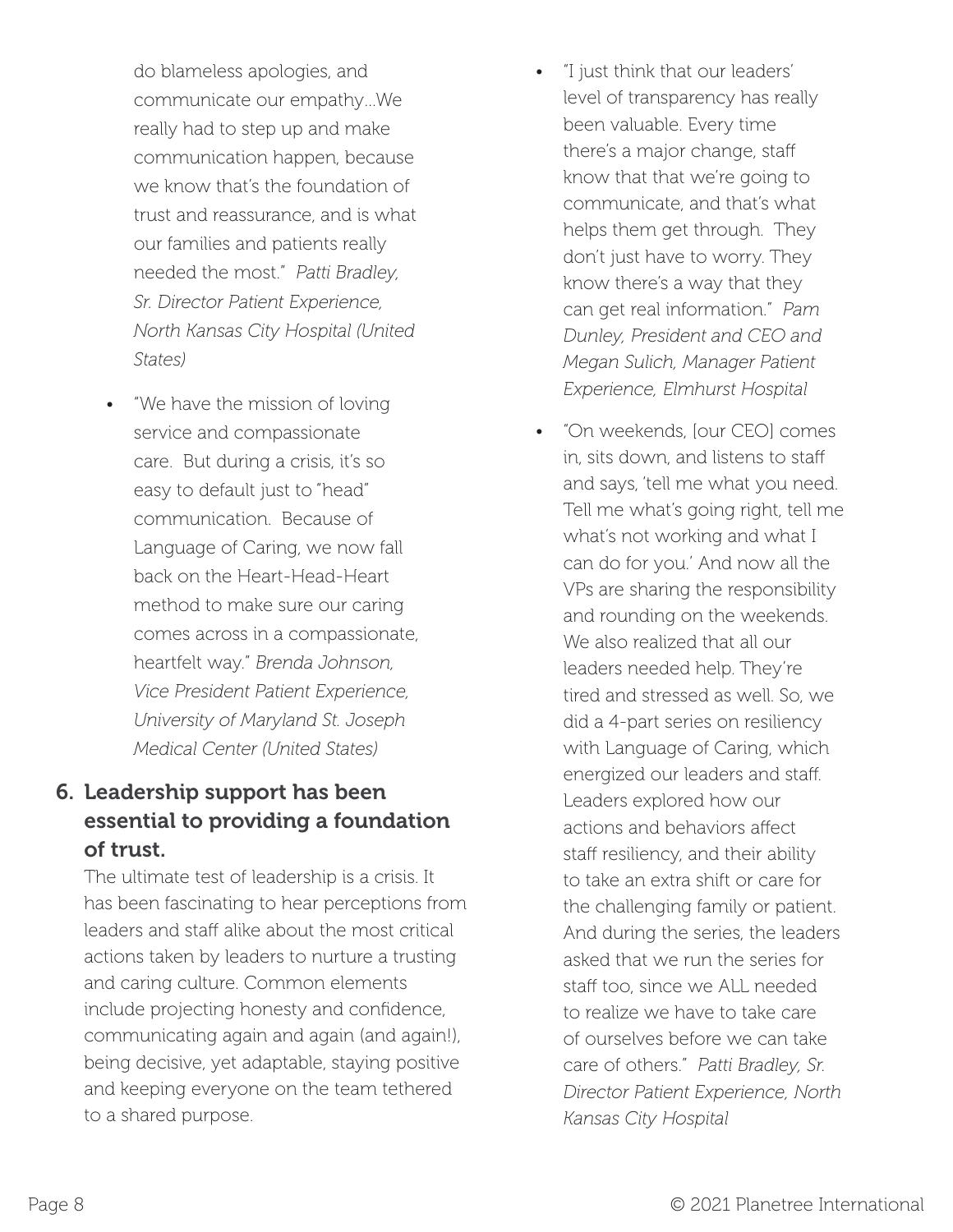## **Discussion**



The organizations included in this study reported that their culture initiatives were invaluable in maintaining a positive workplace culture, preserving trust and partnerships, and performing effectively and courageously as they navigated the COVID crisis. What was it about their initiatives that made that so? Grounded in research on the influence of culture on organizations' responses to the unexpected, we believe that three factors help to explain this:

- 1. The power of culture
- 2. Caring and the power of purpose
- 3. Complexity science

### Factor 1: The Power of Culture

Culture has been defined as "an integrated system of learned patterns of behavior, ideas, and products that result in shared philosophies, values, assumptions, beliefs and attitudes that knit the organizational members together and define the characteristics of everyday life." (Owens and others, 2017)

The power of culture is profound. In ["Culture:](https://www.mckinsey.com/business-functions/organization/our-insights/the-organization-blog/culture-4-keys-to-why-it-matters) [4 keys to why it matters](https://www.mckinsey.com/business-functions/organization/our-insights/the-organization-blog/culture-4-keys-to-why-it-matters)," Carolyn Dewar and Reed Docette assert that what separates the highest performing organizations from the rest is not clever strategy, superior products or better

people. Instead, it is the organization's culture that determines HOW the organization does what it does, the common set of behaviors and underlying mindsets that shape how people work and interact and how they meet challenges as they arise.

They provide evidence that culture correlates with performance. Based on McKinsey's research with 1,000+ organizations (encompassing more than three million people), those with top quartile cultures (as measured by McKinsey's Organizational Health Index) post a return to shareholders 60% higher than median companies and 200% higher than those in the bottom quartile.

In his article, "[Why company culture matters,](https://consciousculturegroup.com/why-culture-matters-article/)" Russ Elliot, Founder of the Conscious Culture Group® reports that many studies demonstrate that a well-established "conscious culture" is an especially strong driver of consistency and high performance. For instance:

- Bain & Company research found that nearly 70% of business leaders agree that culture provides the greatest source of competitive advantage. In fact, more than 80% believe an organization that lacks a high-performance culture is doomed to mediocrity.
- Research conducted by Harvard Business School over an eleven-year period found that organizations that focused on shaping their culture outperformed their competitors: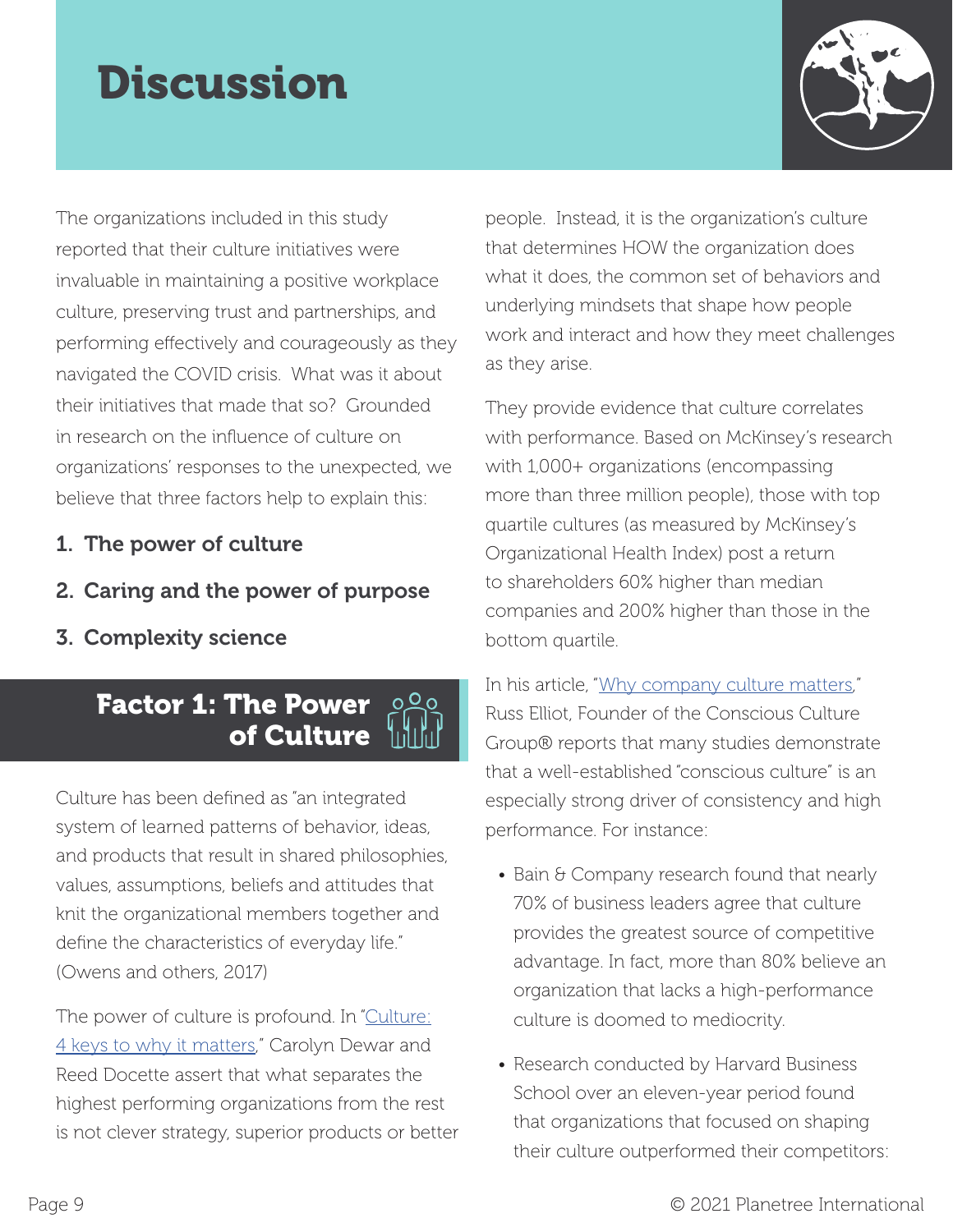revenues were 4.1 times higher, stock price was 12.2 times higher, net income was 756% vs. 1% and return on investment was 15 times higher.

Said Elliott, businesses in crisis need to show that no matter what's happening, or how hard the hit is, they are not going to change the culture their people have enjoyed and come to rely on. He concludes that, for many employees, work is a safe zone and it's the organization's culture that creates that sense of security.

Focusing specifically on health care, the study by Owens and others definitively links organizational culture to specific performance outcomes. Healthcare organizations that scored on the top quartile on the Culture Index significantly outperformed those in the bottom quartile on employee engagement, physician engagement, patient experience, and valuebased purchasing performance. The authors conclude that by building and leveraging a strong, person-centered culture, healthcare organizations can gain competitive advantage and steer their people and organization forward. They go on to say, "For healthcare leaders to be successful in the present and future, it is not a matter of "white-knuckling" or "holding on tight" through change. They need to harness the power of the people who represent their culture…. Our findings suggest that leaders should pay close attention to the cultures they are fostering to achieve performance gains." They should be intentional about culture and rely on it to help people remain aligned and coordinated as they navigate turbulence and change.

The Planetree International/Language of Caring study substantiates that in the face of change and unexpected challenges, healthy cultures enable organizations to adapt and remain resilient amidst crises and unexpected events. In the interviews conducted, leaders repeatedly referenced their cultural underpinnings as instrumental anchors during tumultuous times. These included well-established "peoplecentered practices," "essential elements of human compassion and human connectedness," "caring communication," and "transparency." These elements were not developed in response to the crisis. They had been intentionally and mindfully cultivated over time, enabling teams to apply these well-established principles under unforeseen circumstances.



### Factor 2: Caring and the Power of Purpose

In 2019, the international public relations consulting firm Porter Novelli convened 180 CEOs who issued a statement that many believe has had a dramatic impact on the business world. They shared a new purpose for organizations, one that prioritized the needs of stakeholders above the needs of shareholders. They put forth that this was the key to a robust and thriving organization.

Then in 2020, in one short year, the massive global pandemic, economic freefall, social unrest fueled by racial injustice, political divisiveness, and uncertainty changed the world. It was all too easy for healthcare organizations to slide into panic mode. Said Microsoft CEO Satya Nadella in a letter to employees, "It is in time of great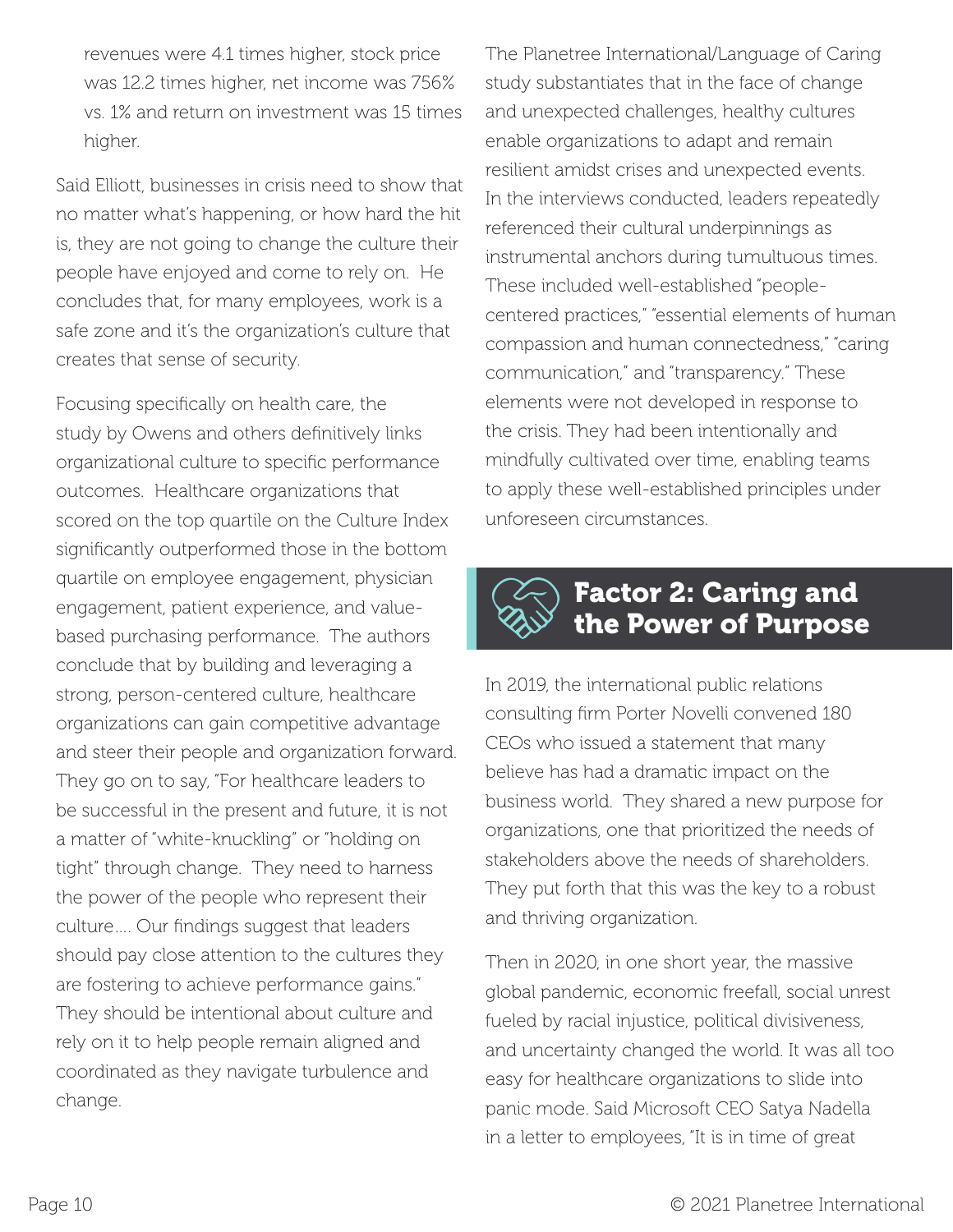disruption and uncertainty that our ability to stay grounded in our sense of purpose and remain true to our identity is of the utmost importance."

The teams interviewed for this study talked extensively about their organizations' singleminded focus on "caring" as the value and cultural strength that helped them navigate through the turbulence of COVID. Instead of hunkering down to focus on economics and instead of panicking, they embraced their caring purpose more than ever.

In "What the best companies to work for do differently," (O'Malley, 2019) the author reported that the best companies to work for are those that have a culture of putting people — especially their customers and employees — first. They posit that, in these unprecedented times, the same "people first" cultures ---cultures of caring--that grow companies are likely to be the ones positioned to effectively respond to unanticipated crises like the COVID pandemic.

More than 60 years ago, in his classic article "Skyhooks" (1955), OA Ohlmann argued that people need "skyhooks" to give their lives meaning and to drive them to behave in ways consistent with humanitarian values. These are values, visions, or goals that lift people up from the fray of everyday life and stress, pressure, and anxiety in times of crisis. Over five decades, the Skyhooks model was embraced and elaborated upon by many of the best thinkers on leadership. (P Senge on vision; D McGregor on trust, T Peters and B Waterman on Open Communication; A Maslow and F Herzberg on Meaningful Work) and many more.

The teams we interviewed talked about the

pervasiveness of their cultures of caring and Caring as the inspirational value and purpose that drove them to make hard choices and decisions as they navigated the COVID pandemic.

From the perspective of Planetree and the Language of Caring, a caring culture in healthcare organizations is one in which all team members consistently show concern and exhibit empathy for all with whom they come in contact even when no one is watching. Interviewees repeatedly expressed how these caring attitudes extended to patients, residents, families and staff. Their comments illustrate how the culture-wide focus on caring energized staff to rise above their upset, their anxieties and confusion and focus forward -- collaborating, communicating, and innovating to meet people's needs to their best ability. Caring served as a "skyhook."

Several of the teams we interviewed described concretely the dynamics of using the "caring" skyhook to elevate their spirits and guide them in making courageous decisions. The challenge they described as an example: What to do about their organization's commitment to family engagement and support, given the apparent conflict between this commitment and the safe-care guidelines for organizations caring for people with COVID. How could team members in a person-centered culture of caring suddenly cut off patients' families from their deathly ill loved ones who, without palpable family support, would inevitably feel frightened and alone? How could they deny patients and residents entrusted in their care the therapeutic presence of those who know them best? How could people in a person-centered culture of caring abide by rules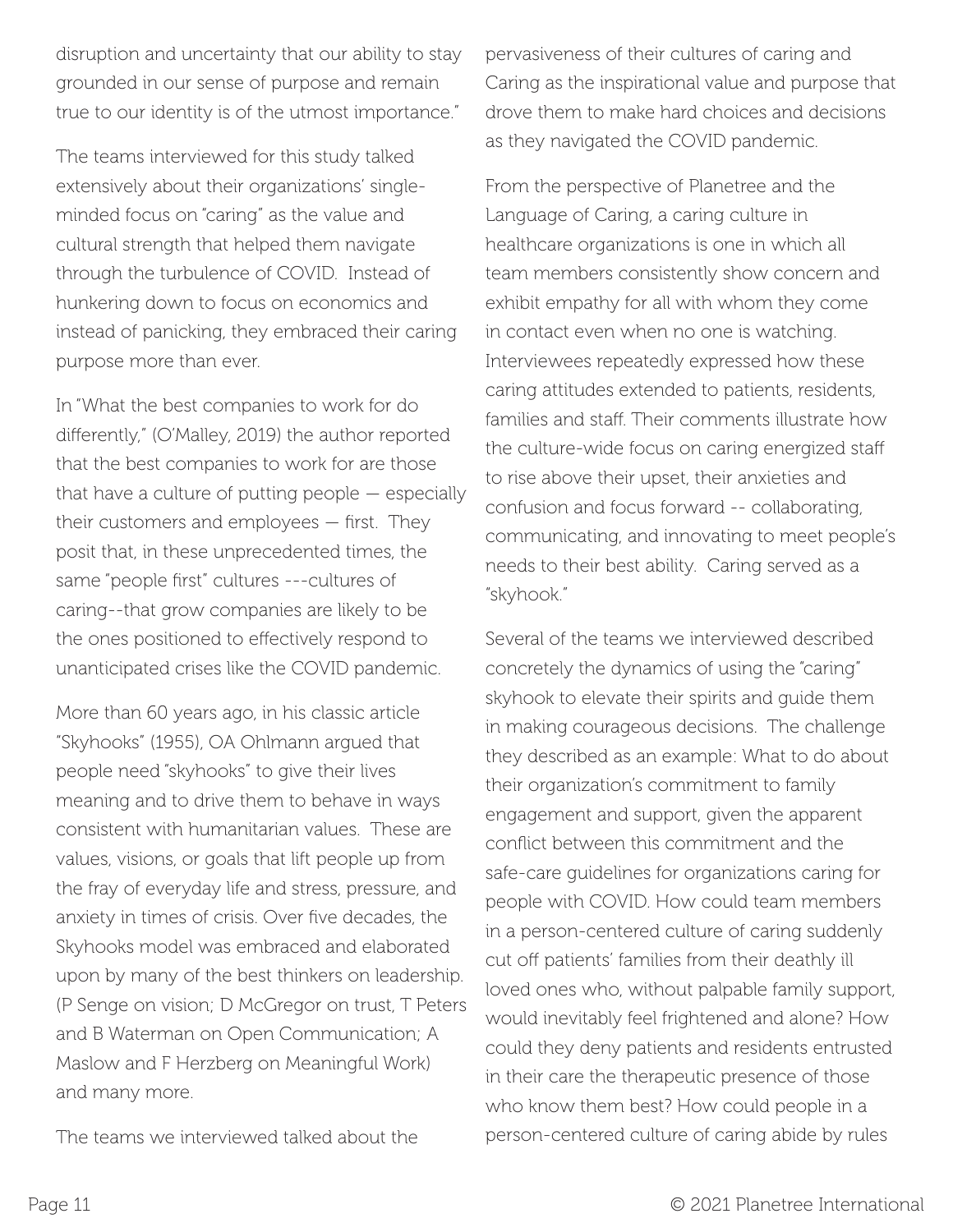that would have people suffer and die alone and would deprive loved ones of the closure of holding one's hand for a final good-bye?

While many other organizations made safety a unilateral aim and accepted the guidelines preventing in-person family presence and involvement, the teams we interviewed said that, for their staff, rescinding opportunities for family involvement and support was just not an option. Because of their strong, shared commitment to their person-centered culture of caring, the teams we interviewed said their teams asked not "IF we should engage families", but instead, HOW we will engage them. They proceeded to collaborate and innovate, experimenting with every possible way to connect patients, residents and their families, to overcome individuals' sense of isolation, to facilitate communication with family members and staff.

This example illustrates how, when leaders build organizational culture around skyhooks, people don't resist or avoid change. They focus on the skyhooks that inspire them and they strive to do what's right -- with courage and conviction.



The COVID-19 pandemic has demonstrated how a surprise or unexpected event in one part of the world can have an enormous influence on healthcare organizations worldwide. In complexity science, a surprise event has three defining characteristics: complex etiology, rapid spread, and unpredictable scale and impact. (Begun and Jiang, 2004) More recently, Begun

and Jiang (2020) explored the dynamics of the COVID pandemic from the perspective of Complexity Science. The COVID pandemic has all three characteristics and it is far from over. And other surprise events are likely. Healthcare organizations need to prepare by becoming more adaptive and flexible, learning as they go. According to complexity science, "simple rules" like cultural norms and underlying values are important because they ensure that people respond to the unexpected events in a timely and coordinated manner. The Institute of Medicine's groundbreaking report Crossing the Quality Chasm (2001) includes "Ten Simple Rules for the 21st Century Health Care System." For example, "establish the patient as the source of control."

Such simple rules provide relatively broad guidelines so that people have considerable autonomy to respond, innovate and adapt to unpredictable events. Complexity science suggests that micro-managing unpredictable or emergent events is ineffective, if not impossible. It is simple rules with minimal specifications that make rapid adaptation and creative decisionmaking possible.

The teams we interviewed for this study described the "simple rules" ingrained in their cultures of caring that helped people align, coordinate and innovate. The simple rules? Be person-centered and caring above all. Connect patients with their families. Keep everyone informed.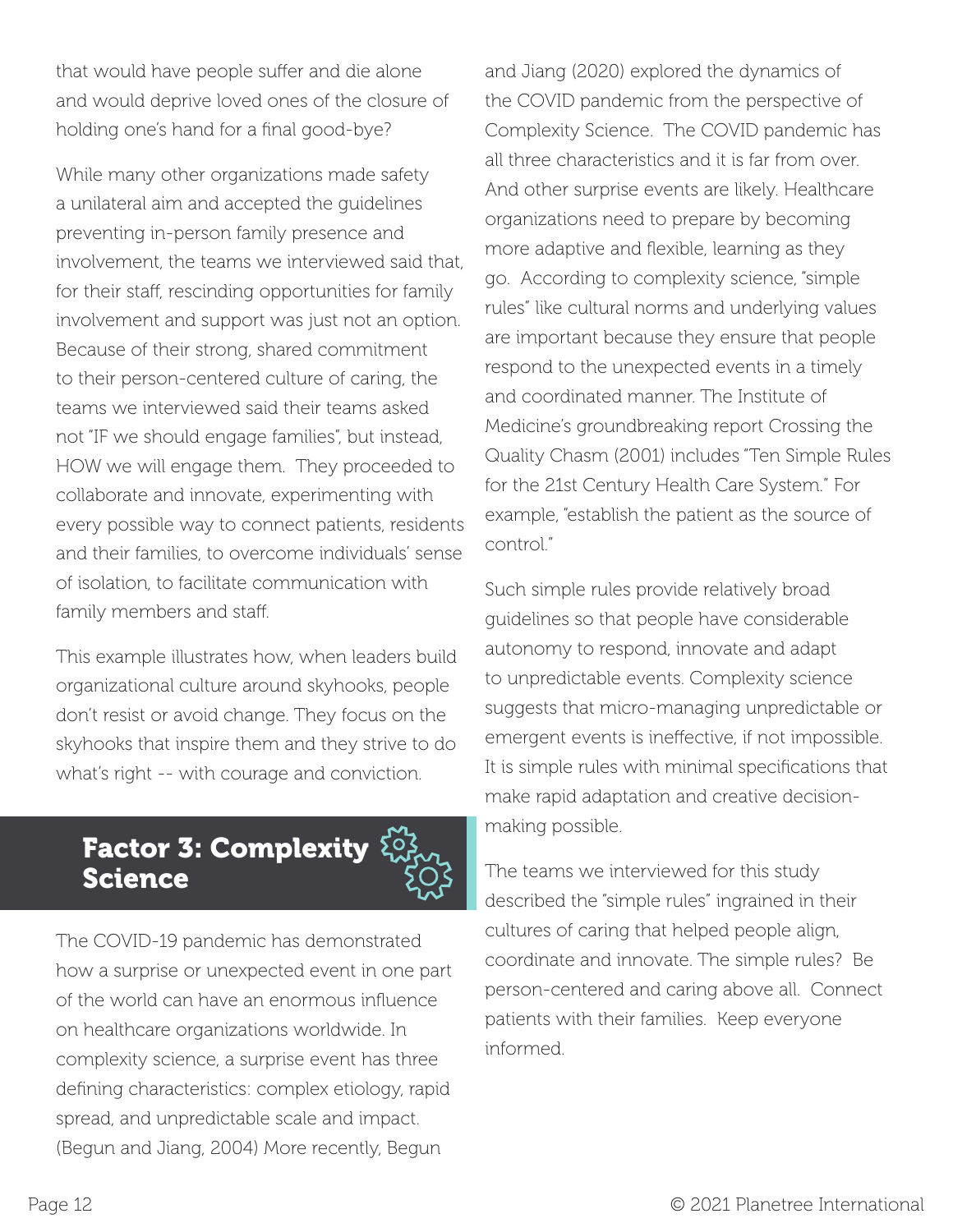### Conclusion



Said James Heskett in his book The Culture Cycle, How to Shape the Unseen Force that Transforms Performance (Heskett, 2012),

"Cultures develop with or without conscious effort…The task of nurturing and changing culture is an important responsibility of the CEO; it must be led from the top. If you don't believe it, don't do it. Let the culture shape itself. It will represent just one more 'unknown' to deal with, albeit an important one."

In this study, clients of Planetree and Language of Caring identified how their conscious and deliberate culture change efforts, all launched prior to 2020, positioned them to respond more effectively and efficiently to the COVID-19 pandemic. None of these teams initially engaged with Planetree or Language of Caring expressly as a disaster preparedness strategy, nor had any of them predicted their organizational culture would need to withstand the pressures of this specific global crisis. Nonetheless, with the benefit of hindsight, interviewees

consistently drew a parallel between their culture-building initiatives and their readiness to respond and to weather the challenges brought on by COVID. They validated that a caring culture, compassionate communication skills, established teams and partnerships, and a shared commitment to person-centered care provided a firm foundation for resilience in the face of extraordinary and unexpected challenges.

These findings suggest that investing in conscious culture change is a wise strategy not only for enhancing organizational performance during times of relative stability, but also for maintaining those gains in the most unpredictable and volatile times. The experiences of those interviewed make clear that creating and sustaining a culture of caring in which everyone is clearly person-centered and committed to making their caring visible is doable and achievable, and it produces a powerful and enduring impact. A caring culture creates a current that catches hold and guides everyone to flow with it—being people-centered and caring above all in their everyday work. Aligned, people behave in a consistent fashion. Also, they will be equipped with a skyhook that will prepare them to approach inevitable crises and the unexpected with energy, creativity, courage, and resilience. It will elevate people to rise above damage mitigation and apply their strongest motivations and best skills to meeting people's emerging needs.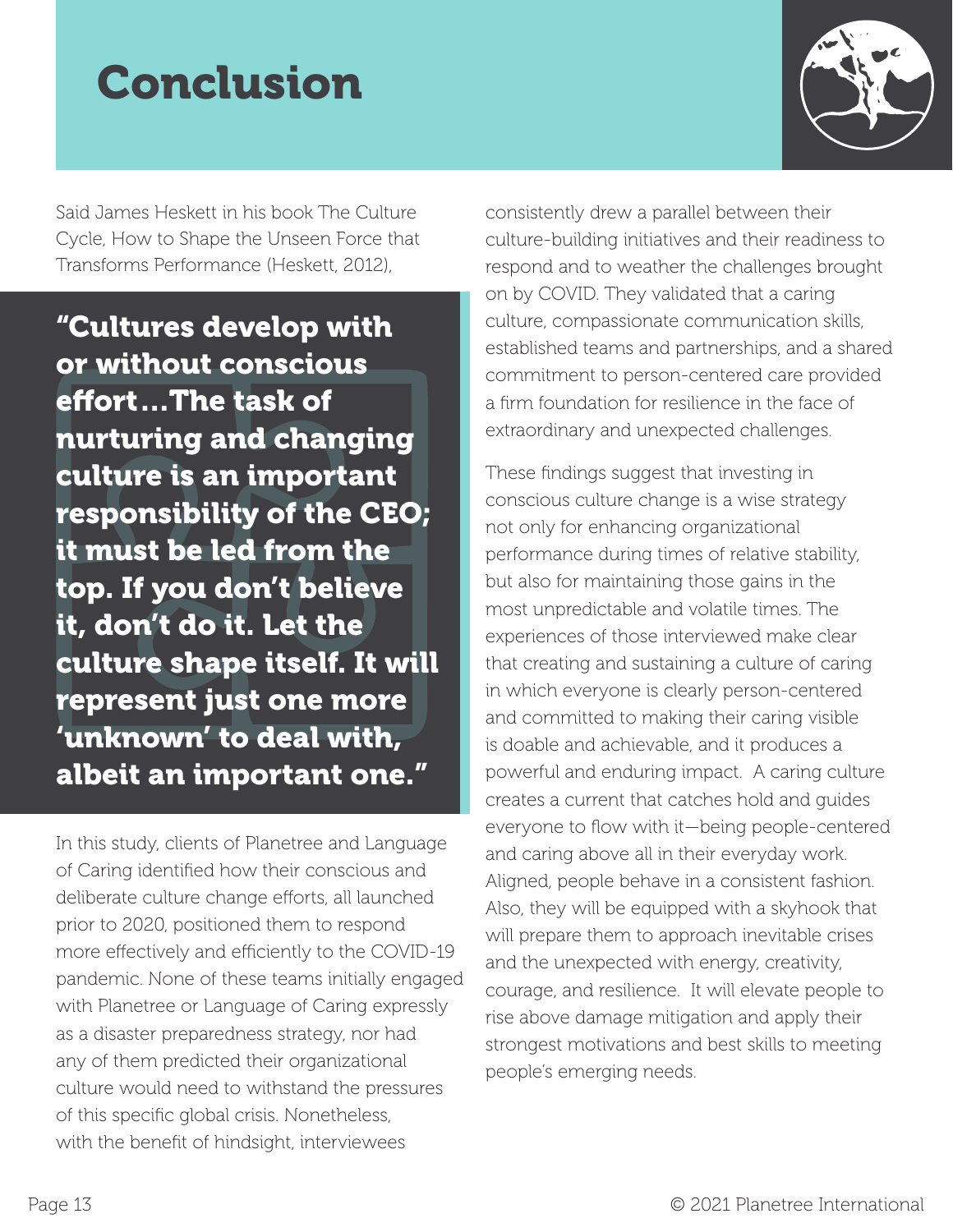### References

- Begun B.W., Jiang H.J. Health care management during Covid-19: insights from complexity science. NEJM Catalyst. October 9, 2020.
- Begun, J.W. and Jiang, H.J., Changing Organizations for Their Likely Mass-Casualties Future, Blair, J., Fottler, M. and Zapanta, A.C. (Ed.) Bioterrorism Preparedness, Attack and Response (Advances in Health Care Management, Vol. 4), Emerald Group Publishing Limited, Bingley, 2004: 163-180. https://doi.org/10.1016/S1474-8231(04)04007-8
- Heskett, James. The Culture Cycle: How to Shape the Unseen Force That Transforms Performance. Upper Saddle River, NJ: FT Press, 2012.
- Institute of Medicine. Crossing the quality chasm: A new health system for the 21st century. National Academy Press, 2001.
- Ohmann, O. A. Skyhooks. Harvard Business Review. 1955. 33(3), 33-41.
- O'Malley, M. What the "Best Companies to Work For" Do Differently. Harvard Business Review. 2019 Dec 12. https://hbr.org/2019/12/ what-the-best-companies-to-work-for-dodifferently. Accessed 7.22.21
- Owens K, Eggers J, Keller S, McDonald A. The imperative of culture: a quantitative analysis of the impact of culture on workforce engagement, patient experience, physician engagement, value-based purchasing, and turnover. J Healthc Leadersh. 2017 Apr 6;9:25-31. doi: 10.2147/JHL.S126381.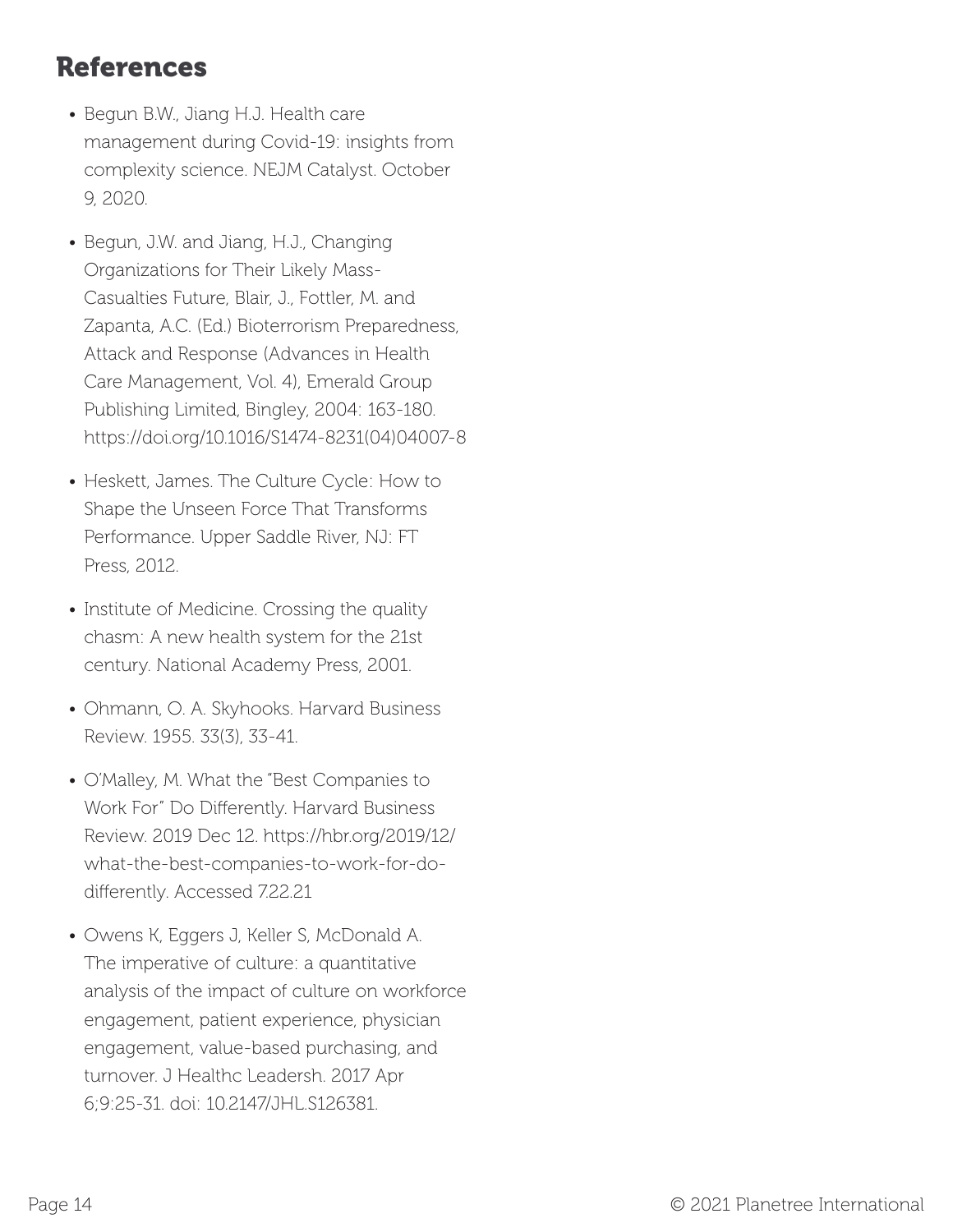#### PLANETREE **OP** Language of Caring **INTERNATIONAL** A BRANCH OF PLANETREE INTERNATIONAL

Planetree International, a not-for-profit organization founded in 1978, is a global leader in person-centered care. Planetree has partnered with more than 700 healthcare organizations across the continuum of care in 30 countries to implement person-centered care culture and quality improvement initiatives. It partners with healthcare organizations to drive adoption of personcentered care principles and practices by connecting healthcare professionals with the voices and perspectives of the patients, residents and family members who use their services. Person-centered care is a purposeful way of interacting interpersonally and operating systematically that recognizes the shared humanity of people and the uniqueness of individuals. In person-centered cultures, decisions, experiences, and outcomes are co-created to ensure explicit attention to the lived realities of those involved and affected.

The Planetree methodology emphasizes the quality of human interactions, the importance of connecting caregivers to the deeper purpose of their work, and practical strategies for engaging patients, families and communities as partners. These core principles have been consolidated into the Person-Centered Care Certification Program®, an international set of evidence-based standards that depict the person-centered structures, processes and practices that work together to improve quality of care and quality of life.

Planetree International offers a full spectrum of services to support organizations in achieving excellence in personcentered care. Skill-building sessions, culture audits, and compendiums of person-centered care practices help organizations keep patients, their families, and the community at the heart of every healthcare process.

Established in 2011, the Language of Caring program has helped hundreds of healthcare systems, hospitals, medical practices, health plans and long-term care organizations achieve an unparalleled patient experience and a culture of caring. Their culture change coaching process along with their proven communication skill-building programs help everyone on the healthcare team consistently make their compassion and caring intentional, visible, impactful, and genuine. How? By expressing empathy and personalizing their connection with people, to reduce patient and family anxiety, and earn people's trust, engagement, confidence and partnership.

Both Planetree International and Language of Caring have proven results, with clients noting improvements in measures of organizational culture, patient experience, staff engagement, and patient and family engagement. In 2019, Planetree International and Language of Caring announced a strategic merger that has magnified the global impact of both organizations.